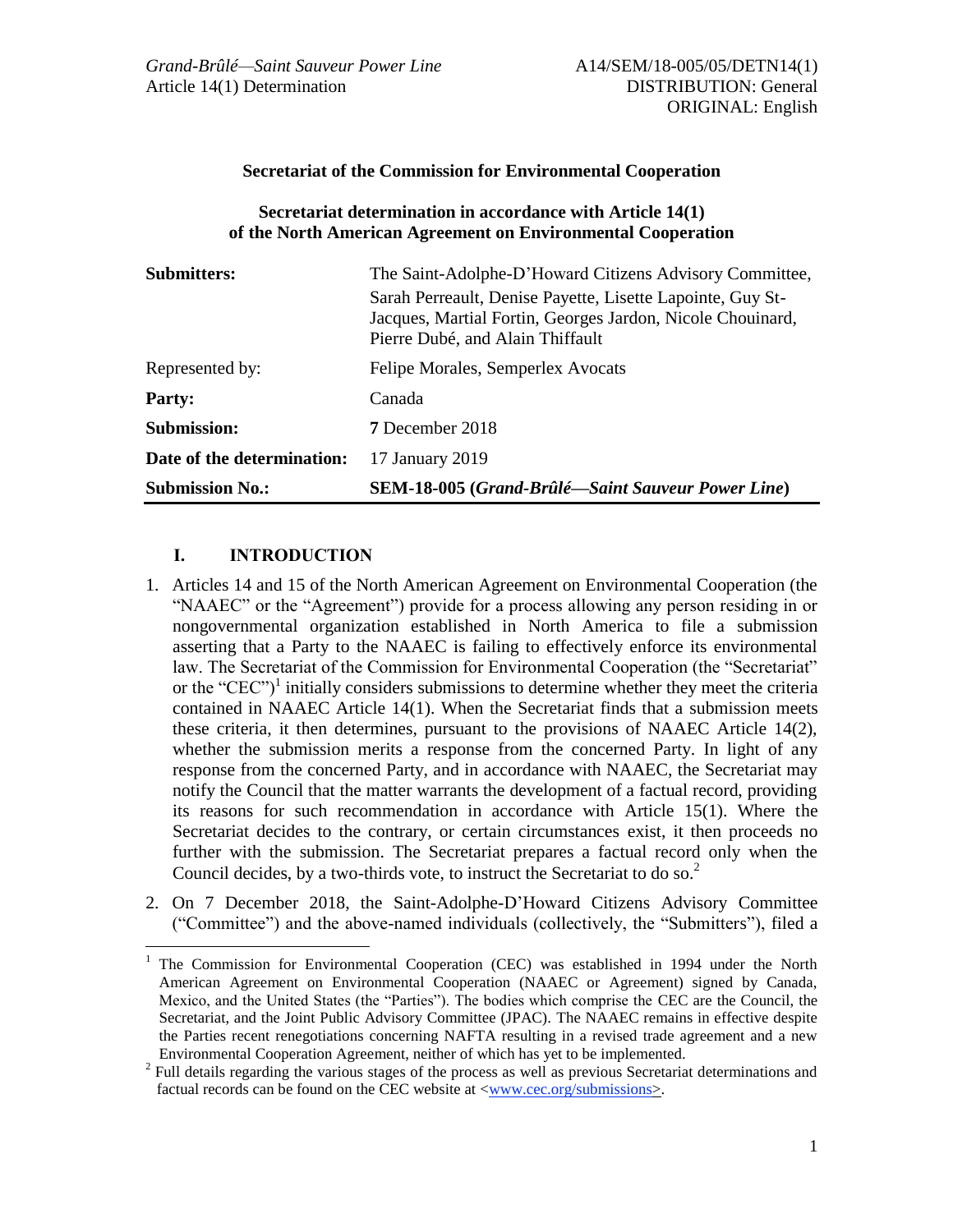NAAEC Article 14(1) submission with the Secretariat. The Submitters assert that the Province of Quebec in Canada<sup>3</sup> is failing to effectively enforce its environmental law because Quebec's law does not fulfill the commitments Quebec made under the NAAEC; specifically, Submitters assert that in providing for exemptions and immunity for the Quebec-owned Hydro Quebec, Quebec's electric utility, under the Environmental Quality Act, Quebec fails to provide sufficient public input on environmental matters. The Submitters make this assertion with respect to the environmental documentation and approval for a specific project: a 120 kV double circuit transmission line from the Grand-Brûlé substation to the Saint-Sauveur substation in the Laurentian mountains of Quebec.<sup>4</sup>

3. The Secretariat has determined that the submission does not meet all of the requirements of Article 14(1). Therefore, the Submitters have 60 working days from the receipt of this determination to submit a revised submission that conforms to the criteria of Article 14(1).<sup>5</sup> The Secretariat's reasons for this determination are set forth below in Section II.

# **II. ANALYSIS**

## **A. Opening paragraph of Article 14(1)**

- 4. The opening paragraph of Article 14(1) allows the Secretariat to consider submissions "from any non-governmental organization or person asserting that a Party is failing to effectively enforce its environmental law, if the Secretariat finds that the submission" meets the admissibility criteria in Article 14(1)(a) to (f).
- 5. In determining whether a submission meets the requirements of Article 14(1) of the NAAEC, the Secretariat does not view the admissibility criteria to be an insurmountable procedural screening device.<sup>6</sup> The Secretariat reviewed the submission with that perspective in mind.
- 6. The Secretariat finds that the Submitters are comprised of both a nongovernmental organization, in the form of a citizen's advisory committee, and persons who are residents of North America; the submission clearly identifies the Submitters and asserts they are citizens of Quebec<sup>7</sup>. There is no information in the submission to suggest that the Submitters belongs to the government or are under its direction.
- 7. The next criteria to determine are whether the Submitter has identified an "environmental law" as defined in the NAAEC and whether the Submitter has alleged that a Party is "effectively failing to enforce" that law.
- 8. NAAEC Article 45(2) defines "environmental law" as follows:

 $3$  Although Canada is the Party which signed the NAAEC, three Canadian provinces, including Quebec, ratified the NAAEC under Canadian and provincial law. See discussion, page 4.

<sup>4</sup> SEM-18-005 (*Grand-Brûlé—Saint Sauveur Power Line*), Submission under Article 14(1) 7 December 2018) [Submission], at 2-4.

<sup>5</sup> Guidelines, para. 6.2.

<sup>6</sup> See SEM-97-005 (*Biodiversity*), Determination under Article 14(1) (26 May 1998); SEM-98-003 (*Great Lakes*), Determination under Article 14(1)(2) (8 September 1999).

<sup>&</sup>lt;sup>7</sup> Submission, p. 13.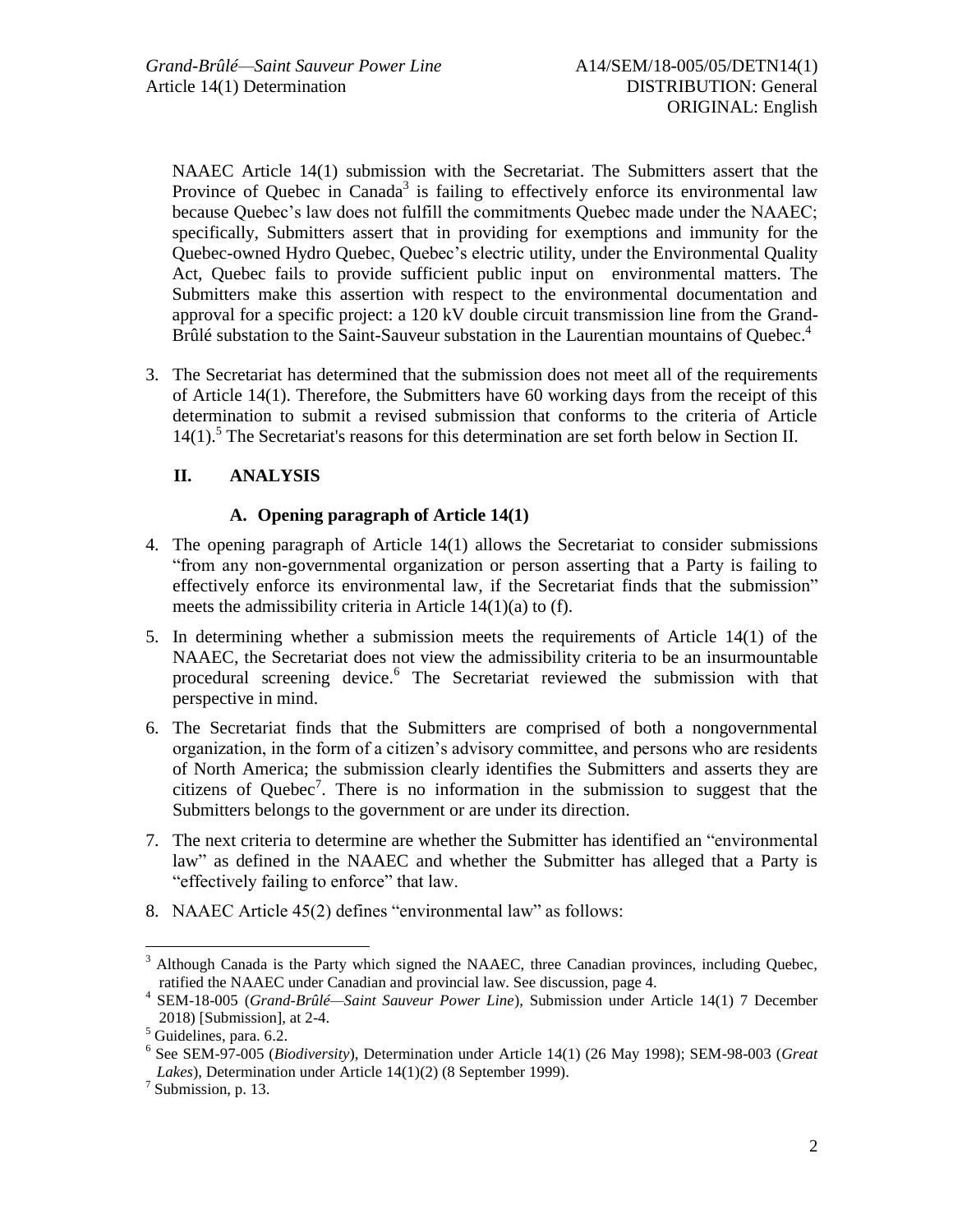- "2. For purposes of Article 14(l) and Part Five:
- (a) "environmental law" means any statute or regulation of a Party, or provision thereof, the primary purpose of which is the protection of the environment, or the prevention of a danger to human life or health, through:
	- (i) the prevention, abatement or control of the release, discharge, or emission of pollutants or environmental contaminants,
	- (ii) the control of environmentally hazardous or toxic chemicals, substances, materials and wastes, and the dissemination of information related thereto, or
	- (iii) the protection of wild flora or fauna, including endangered species, their habitat, and specially protected natural areas in the Party's territory, but does not include any statute or regulation, or provision thereof, directly related to worker safety or health.
- (b) For greater certainty, the term "environmental law" does not include any statute or regulation, or provision thereof, the primary purpose of which is managing the commercial harvest or exploitation, or subsistence or aboriginal harvesting, of natural resources.
- (c) The primary purpose of a particular statutory or regulatory provision for purposes of subparagraphs (a) and (b) shall be determined by reference to its primary purpose, rather than to the primary purpose of the statute or regulation of which it is part."

### **B. Environmental law in question**

- 9. As noted above in paragraph 2, the Submitters contend that the manner in which Quebec has enacted its environmental law, specifically the Environmental Quality Act and the Sustainable Development Act, and the manner in which it implements these laws with respect to hydro-electric projects carried out by Hydro Quebec, fails to meet certain obligations to which all the Parties to the NAAEC agreed. Thus, for purposes of its submission, the Submitters assert that the NAAEC is the "environmental law" which Quebec is not effectively enforcing.
- 10. The Submitters, for example, argue that the government's absolute discretion to determine which projects must undergo a formal environmental impact assessment analysis, including obtaining and considering public input, and the fact that the project in question was not subject to these requirements, is evidence of Quebec's failure to meet a general obligation of the NAAEC that each Party shall "assess, as appropriate, environmental impacts."<sup>8</sup> The Submitters also assert that Hydro Quebec's immunity from judicial review, including injunctions, breaches Quebec's commitment under the NAAEC Article 6 (Private Access to Remedies). Further, the Submitters assert that since the Quebec government owns Hydro Quebec, a conflict of interest is created because the government cannot impartially assess environmental impacts from a project which will

 $8 \text{ See, Submission, pp. 3, 5, and 8, and NAAEC Article 2 (1)(e).}$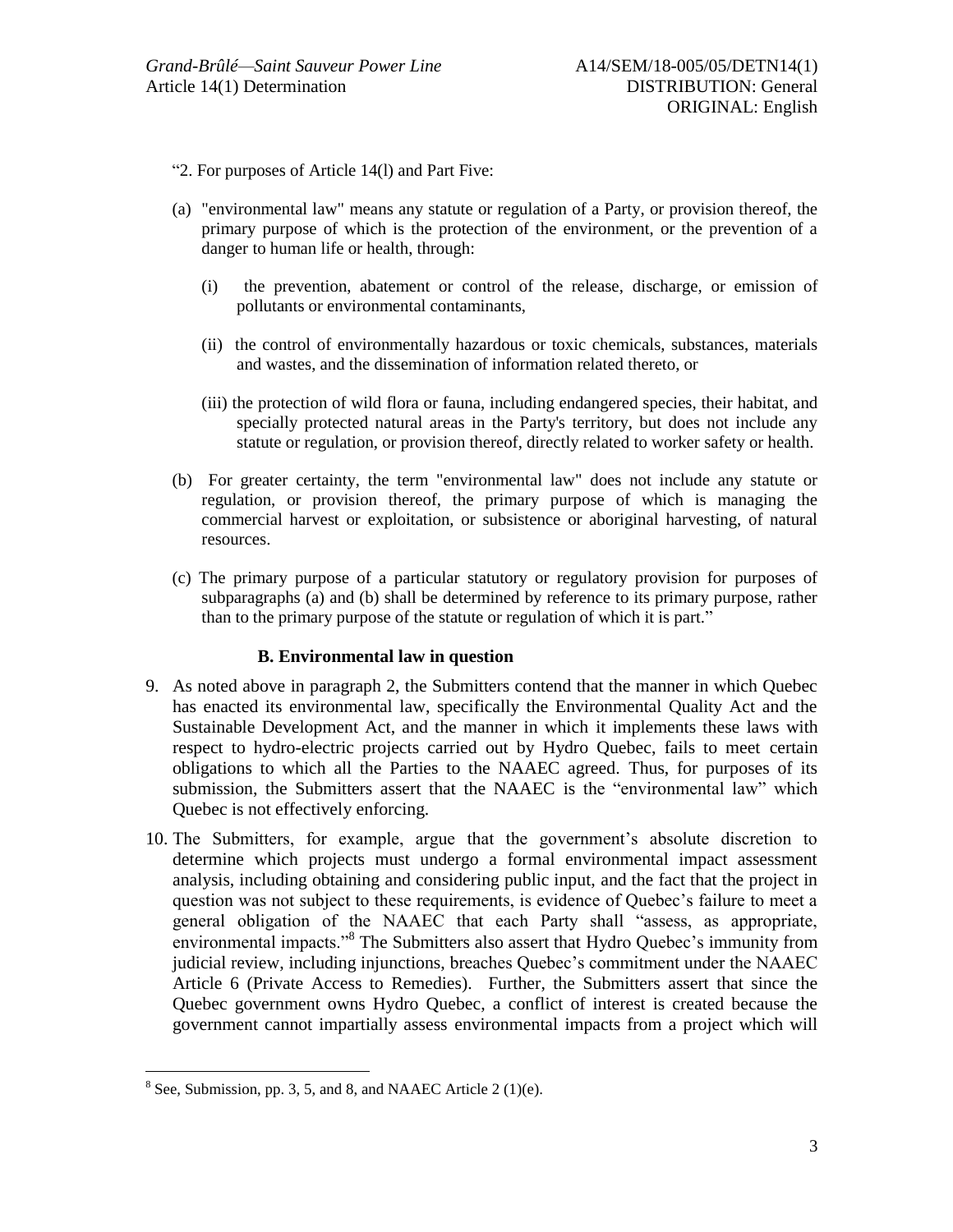generate income for the government.<sup>9</sup> Therefore, the Submitters assert that Quebec is failing to meet the NAAEC obligations with respect to ensuring high levels of environmental protections under Article 3 (Levels of Protection).<sup>10</sup>

- 11. The Secretariat has found that where the obligations contained in international instruments have been incorporated into the domestic legal system of the Party in question, they may qualify for review within an NAAEC Article  $14-15$  process.<sup>11</sup> The Secretariat's view, however, with respect to the NAAEC has always been that to the extent that the NAAEC, including Articles 2, 3 and 6, create obligations on the part of the Parties, the remedy for a Party's purported failure to fulfill its obligations lies only with the other Parties under Part 5 of the NAAEC (Consultation and Resolution of Disputes). This view has been consistent in other submissions filed with respect to Canada, Mexico and US.<sup>12</sup> Further, the Secretariat has recognized that Article 14 of the NAAEC provides the exclusive process for non-governmental organizations and individuals relating to allegations that a Party is failing to enforce its "environmental laws" effectively.<sup>13</sup> Thus, the Secretariat has dismissed previous submissions which have asserted that the NAAEC is the "environmental law" which a Party is not effectively enforcing.
- 12. The Secretariat notes that its previous determinations were also based, in part, on the fact that Canada had not incorporated its NAAEC obligations into its domestic law and, thus, the NAAEC remained a purely international obligation and did not qualify as a statute of a Party under the NAAEC's definition of an "environmental law." As noted above, Quebec is a party to the NAAEC and is bound by its terms and obligations. Quebec initially agreed to the NAAEC's terms by signing the *Canadian Intergovernmental Agreement Regarding the North American Agreement on Environmental Cooperation<sup>14</sup>*; Article 2 of this agreement binds Quebec, and Article 13 makes it effective upon signature by the federal government and at least one province. The stated purpose of this agreement is to provide "a mechanism that will provide for the full participation of the provincial and territorial governments with the federal government in the implementation  $\ldots$  of the NAAEC."<sup>15</sup> Article 8 of the intergovernmental agreement recognizes that a Canadian province would subsequently enact legislation with respect to the NAAEC but only within the context of a province taking "all necessary measures within its jurisdiction to implement any action plan or ensure payment of any monetary

<sup>&</sup>lt;sup>9</sup> Submission, p. 8.

<sup>&</sup>lt;sup>10</sup> Submission, p. 12. The Submitters also contend that failure of Quebec to protect the habitat of the Monarch butterfly violates the obligations in the NAAEC, Article 3 (Submission, p. 14).

<sup>&</sup>lt;sup>11</sup> See SEM-01-002 (*AAA Packaging*), Article 14(1) Determination (24 April 2001), at 3.

<sup>&</sup>lt;sup>12</sup> See SEM-98-001 (*Guadalajara*), Article 14(1) Determination (13 September 1999); SEM-09-001 (*Transgenic Maize in Chihuahua*), Article 14(1) Determination (6 January 2010), §12; SEM-18-002 (*Metrobús Reforma*), Article 14(1)(2) Determination (1 May 2018), §32 See also *infra* note 13.

<sup>13</sup> SEM-00-04 (*B.C. Logging*), Determination under Articles 14(1) and 14(2) (8 May 2000). SEM-01-002 (*AAA Packaging*), Secretariat 14(1) Determination (April 24, 2001).

<sup>&</sup>lt;sup>14</sup> In addition to Quebec, Alberta and Manitoba are also parties to the NAAEC and signed this intergovernmental agreement.

<sup>15</sup> *Canadian Intergovernmental Agreement Regarding the North American Agreement on Environmental Cooperation,* Article 1*.*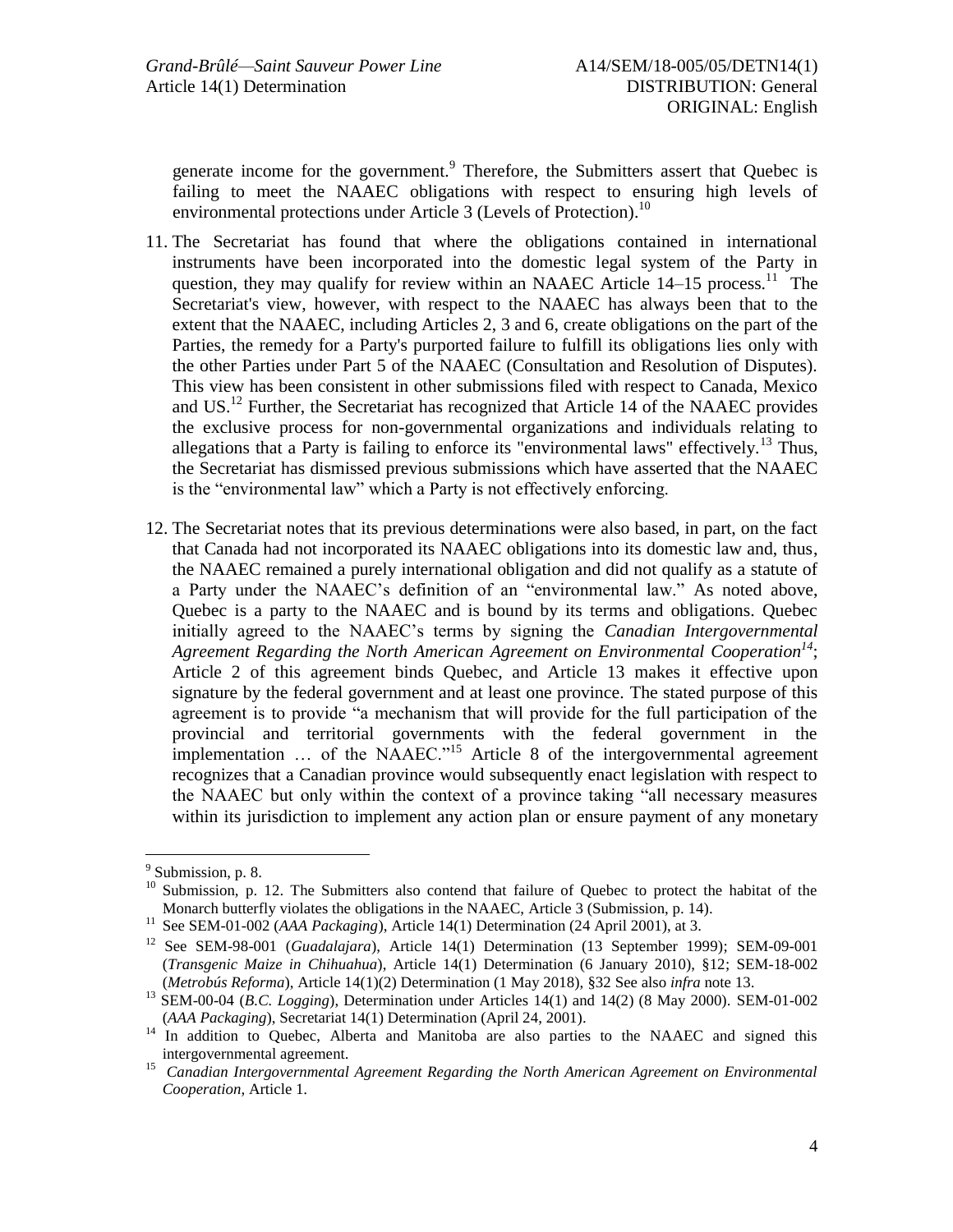enforcement assessment, with respect to the non-enforcement of its environmental law, imposed by an arbitral panel pursuant to the NAAEC [Part 5 dispute resolution process]."

- 13. Quebec has enacted a provincial law<sup>16</sup> relating to the NAAEC and other international trade agreements, as the Submitters note in their submission. <sup>17</sup> This law contains a number of provisions, including a section implementing the Part 5 dispute resolution process (section 8) and a privileges and immunities provision for officials of the Secretariat (section 9). The Secretariat does not interpret the Quebec statute to go beyond the scope of the NAAEC and provide a remedy in Quebec which is not provided in any other NAAEC jurisdiction.<sup>18</sup> In other words, the Secretariat does not interpret this statute to make the NAAEC a domestic environmental law in Quebec.<sup>19</sup>
- 14. For all of the foregoing reasons, and because the Secretariat finds that the NAAEC is not an environmental law for purposes of the Articles 14 and 15 submissions process, the Secretariat dismisses these assertions.
- 15. The Secretariat notes that although the submission's assertions regarding failure to effectively enforce are based on the NAAEC, the submission does imply that there may be specific provisions of the Quebec Environmental Quality Act or Sustainability Act which are applicable to this project and which were not allegedly enforced by the Government of Quebec. A revised submission would need to address these provisions in particular and how Quebec did not specifically abide by them. The Secretariat notes that its review of assertions made by a Submitter of failure to effectively enforce a particular provision of environmental law does not take into account the effectiveness of a law as written.<sup>20</sup>
- 16. Since the submission does not meet the opening paragraph of Article 14(1), the Secretariat will not determine if it meets the remaining admissibility criteria of Article  $14(1)(a)$ -(f). The Secretariat notes, however, that from a cursory review, it appears that the submission would meet these criteria.

## **III. DETERMINATION**

17. Having conducted its NAAEC Article 14(1) review of submission SEM-18-005 (*Grand-Brûlé—Saint Sauveur Power Line*), the Secretariat finds that it does not meets the requirements of that article for the reasons set out herein.

<sup>16</sup> *Act respecting the implementation of international trade agreements*, LRQ c M-35.2

<sup>&</sup>lt;sup>17</sup> Submission, at 4.

<sup>&</sup>lt;sup>18</sup> The Secretariat notes that section 6 of the Quebec law specifically states that nothing in the law, except as specifically provided to a person under the NAAEC, gives any person a cause of action based on the commitments made by the government of Quebec in the law. Id, at 35.2(6).

<sup>&</sup>lt;sup>19</sup> See also, SEM-97-005 (Biodiversity), Determination under Article 14(1), at p. 4, which found that Canada's ratification instrument for the Convention on Biological Diversity did not constitute an environmental law for purposes of the NAAEC.

<sup>20</sup> SEM-97-003 (*Quebec Hog Farms*), Determination under Article 15(1), (October 29, 1999), p. 8; SEM-11-002 (*Sumidero Canyon II*), Determination under Articles 14(1) and (2) (September 6, 2012), p. 6.